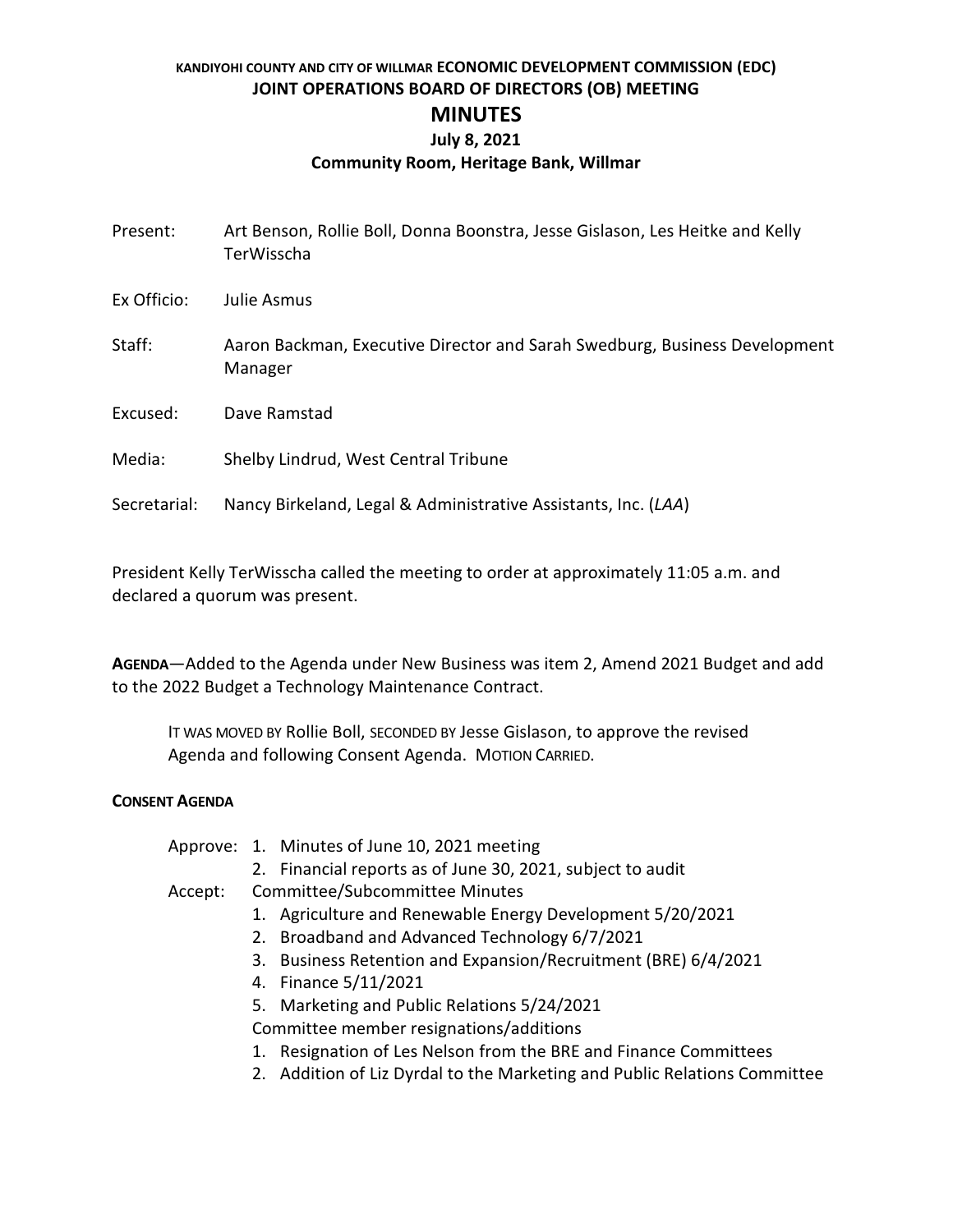#### **UNFINISHED BUSINESS**

**Executive Director's Annual Review.** President TerWisscha reported the task force is meeting this afternoon to review the compilation of board member responses and will meet with Aaron Backman next Thursday.

### **NEW BUSINESS**

**Employee Handbook Changes.** Backman reminded the board that the Marketing and Communications Specialist position was approved at the last meeting. Thus, he recommends the Employee Handbook be revised relative to the definition of a full-time employee and as to health insurance benefits.

[Les Heitke joined the meeting.]

IT WAS MOVED BY Donna Boonstra, SECONDED BY Rollie Boll, to approve the following changes to Section IV, Personnel, in the Employee Handbook:

- A. **DEFINITIONS.**
	- 4. **Full-time Employee** means an employee who works at least 40 32 or more hours per week on a regular basis.
	- 8. **Hourly Rate of Pay** means an employee's annual salary divided by 2080 hours (if 40 hours per week) or 1664 hours (if 32 hours per week) and rounded to the nearest whole cent.

#### I. **EMPLOYEE INSURANCE.**

1. Employees working  $4\theta$  32 hours or more per week shall be provided group medical insurance. The EDC will pay a percentage of the premium for single coverage for the employee as determined annually. An employee may at his/her option purchase additional or dependent coverage through payroll deductions. Temporary full-time employees shall not receive health coverage.

#### MOTION CARRIED.

**Amend 2021 Budget and Add Technology Maintenance Contract to 2022 Budget.** Backman informed the board a Maintenance Agreement was entered into with Bennett Office Technologies for regular maintenance of the EDC's server and individual computers, which increases expenses by \$395 per month. Backman noted there will be no change to the total expenses for 2021. President TerWisscha asked that the EDC's insurance policy be reviewed as to cybersecurity coverage.

IT WAS MOVED BY Les Heitke, SECONDED BY Jesse Gislason, to approve adding \$2,100 to the 2021 budget under Office Expenses/Equipment Maintenance and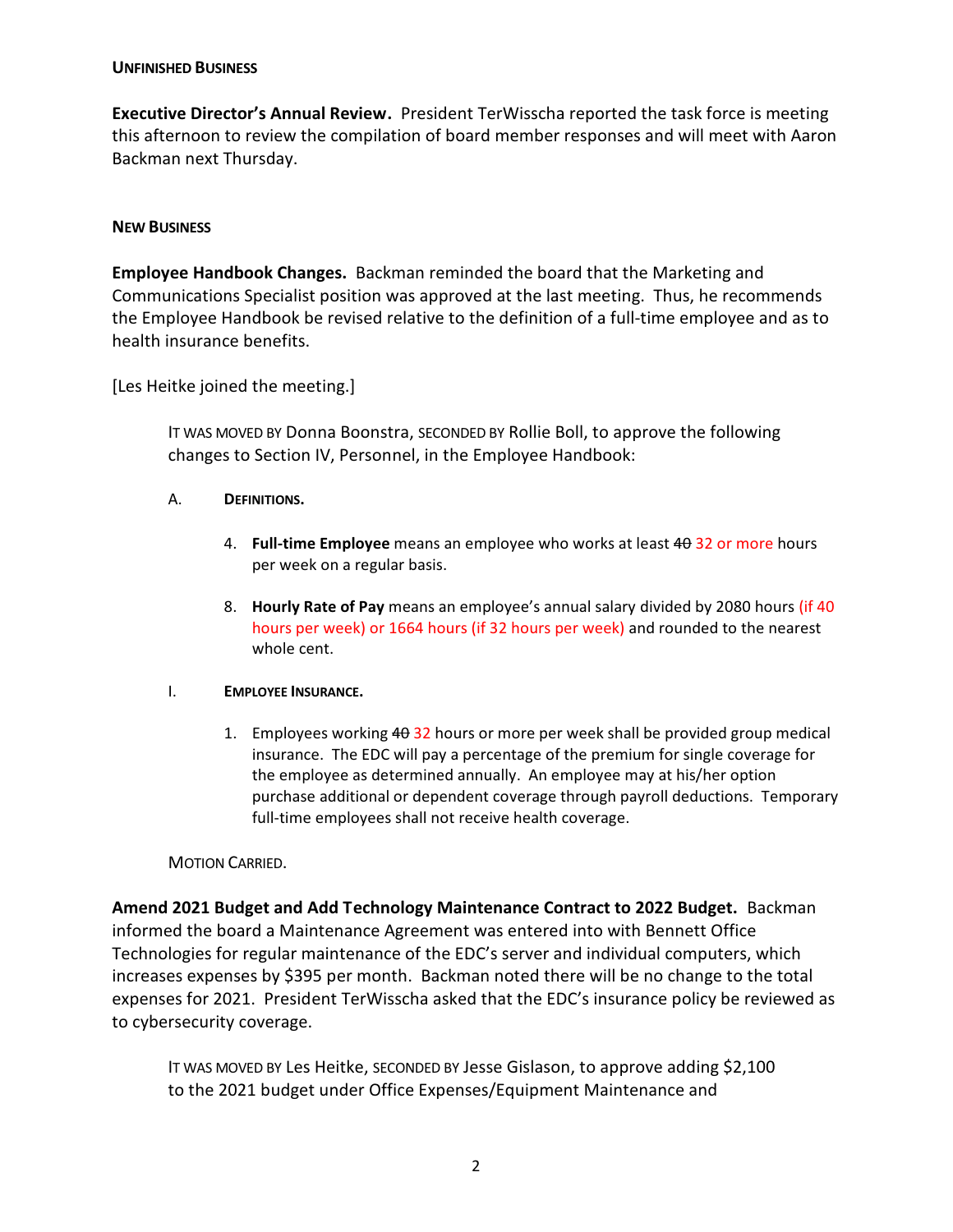Rental/Technology Maintenance Contract and \$4,200 to the 2022 budget. MOTION CARRIED.

## **REPORTS**

**Willmar/Willmar Industrial Park.** Backman reported diagrams of the building for the logistics company have been received, as well as a signed letter of intent. A Purchase Agreement is being negotiated and an additional 6.3 acres of unplatted land in the Willmar Industrial Park is being included in the negotiations and is being surveyed. He continues to work on the bioenergy project and a signed letter of intent and Part 77 map (regarding proposed construction in navigable airspace) have been received. The Phase I Environmental survey this board approved last month has been completed and submitted to the developer and the City of Willmar will reimburse the EDC for the cost. Asmus questioned if there will be public input allowed as to the type of business. Sarah Swedburg stated it may require a Conditional Use Permit for landowners in the area and it will require city approval as to the city's land so the public could express their opinion at that time.

[Art Benson joined the meeting.]

Lumber One is progressing with its Block 25 Lofts, a \$10 million investment and the first major project in Willmar's Renaissance Zone. Lumber One also purchased the private property to the east. The Willmar Planning Commission unanimously approved a Conditional Use Permit. The project will have 57 apartment units with 70 parking stalls at ground level. Available parking downtown was discussed and it was noted there is enough public parking available downtown.

Swedburg reported Chaw's Asian Market is moving forward with its redevelopment of the former Jerry's Liquor building and is awaiting arrival of equipment. The EDC closed its loan to Chaw's. The City Planning Commission also approved the new location for Amin Grocery on Litchfield Avenue. Swedburg reported the City of Willmar has started discussions with Bolton & Menk relative to streetscape improvements, such as sidewalks, bumpouts and street lights. The downtown art sculpture is anticipated to be done soon.

**Elevate.** Swedburg reported plans have started for a fall Elevate class and she is working on reserving locations. Hybrid classes will be from 5:30-8:30 p.m. from September 16 through December 9, 2021 with Thanksgiving week off. All marketing materials should be done by next Friday. With this class, the EDC will be seeking investors for the program; however, Backman believes Southwest Initiative Foundation (SWIF) will continue to offer some financial support. Swedburg noted the first graduation was held June 16 with over 50 people in attendance. A front-page article was printed in the *West Central Tribune* and Pioneer PBS did a video. Swedburg has started her training to be an instructor. The program is very focused and handson for new entrepreneurs or those who are already in business, but looking for additional knowledge. Heitke commented the graduation was very well done. Following the newspaper article, Swedburg noted the EDC has been contacted by local business people willing to provide technical support. Benson suggested this program may attract new types of businesses to the area.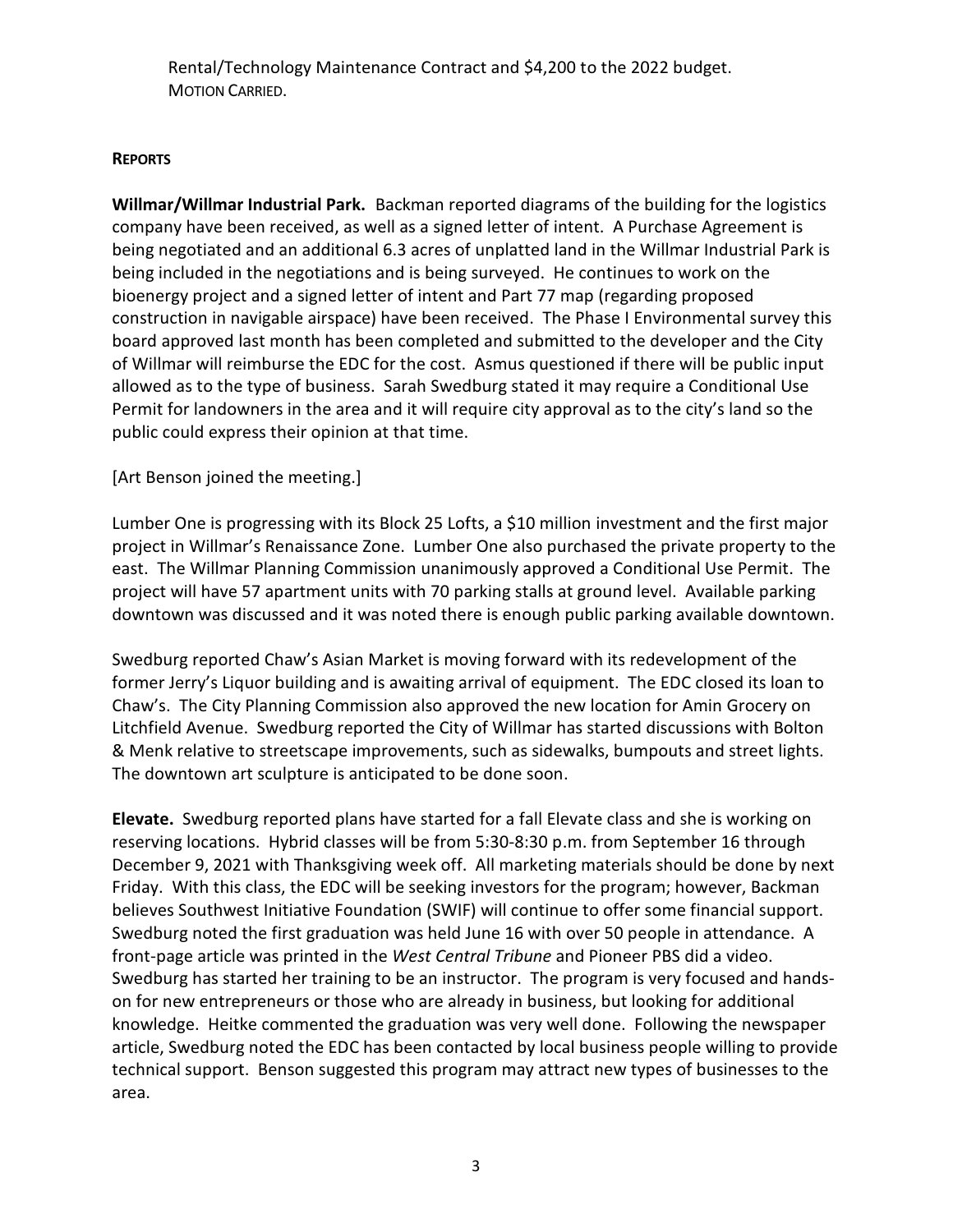**Township Broadband Projects.** Swedburg reported the state allocated \$70 million for broadband over the next biennium; no policy changes were made. Connie Schmoll continues to work with the four townships and will be mailing informational material to the residents soon. She is also working on an NTIA (National Telecommunications and Information Administration) grant for Norway Lake, Lake Andrew and Colfax Townships with Federated Telephone Cooperative. NTIA is a federal grant that covers 90% of a project with 10% being paid by the provider or cost shared with property owners. Federated is calculating the cost of this new project. Public meetings have been scheduled for the townships. The City of Prinsburg is also looking at doing a project in conjunction with Community Christian School. Kandiyohi County is very supportive of 70-75% of its ARPA (American Rescue Plan Act) funds being allocated for broadband projects and approved funds for the state Border-to Border Grant. The EDC has notified the townships they must apply for the ARPA funds.

### **COMMITTEE REPORTS**

**Agriculture and Renewable Energy Development.** Swedburg is working on finding speakers to give presentations to the committee. Marketing is being done for the July 29 Partners in Ag Innovation Conference. At the June meeting, Justice Walker of Mid-Minnesota Development Commission (MMDC) gave a presentation on halal meat production. He will be doing a study on supply and demand. At present, most halal meat is imported into the county. Benson stated Kandiyohi County is the first county in the state to join a national conservation program to plant milkweed to maintain Monarch butterfly habitat. The board discussed local crops and the availability of building materials.

**Broadband and Advanced Technology.** There was no additional report.

**Business Retention and Expansion/Recruitment.** Backman reported two subcommittees were formed—Workforce Development, which will meet tomorrow at 11 a.m. at Ridgewater College and Business Support, which will meet July 23 at the EDC.

**Finance.** Swedburg provided information on loan applicant Amin Grocery. The EDC was approached by the Co-Op Credit Union to do a loan guaranty, but when the committee met, it recommended approval of a Revolving Loan Fund loan. The Co-Op Credit Union is providing a \$120,000 loan for the building and will hold a first mortgage. SWIF is also providing funding and technical assistance.

IT WAS MOVED BY Rollie Boll, SECONDED BY Art Benson, to approve the Finance Committee's recommendation to do a 10-year \$45,000.00 loan to Amin Grocery, LLC under the Kandiyohi County and City of Willmar Economic Development Commission's Revolving Loan Fund Program at 4.5% interest, subject to a second mortgage in the real estate and building and contingent upon receiving funding from the Co-Op Credit Union and Southwest Initiative Foundation. MOTION CARRIED.

**Marketing and Public Relations.** Backman reported the EDC's trifold brochure has been updated and is being printed. Swedburg noted the updates that were made. Swedburg will be